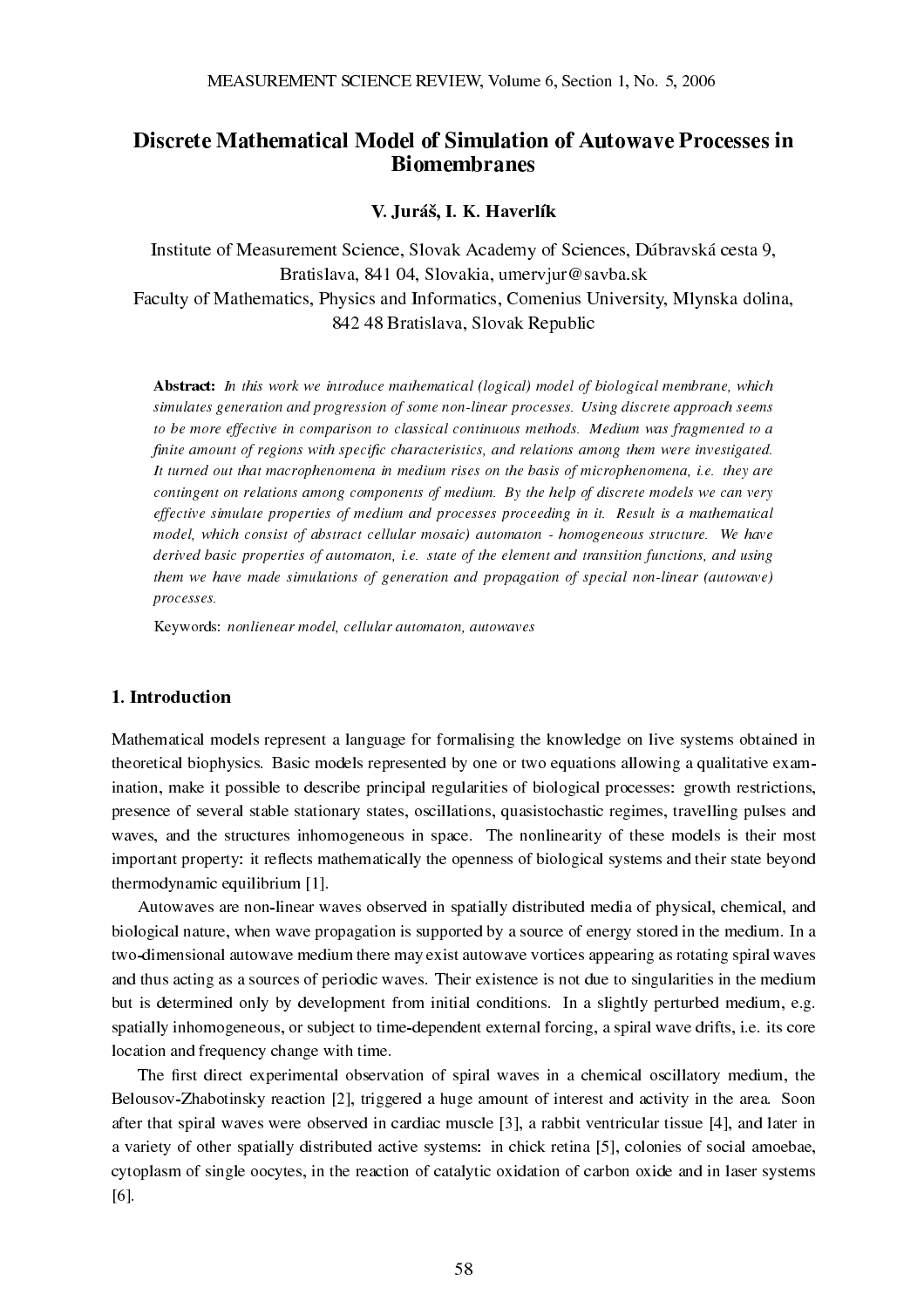| Property                            | linear waves | autowayes |
|-------------------------------------|--------------|-----------|
| Conservation of energy              |              |           |
| Conservation of amplitude and shape |              |           |
| Interference                        |              |           |
| Annihilation                        |              |           |
| Reflection                          |              |           |
| Diffraction                         |              |           |

Table 1: Comparison of autowaves and classical wave processes [7]

All biological systems - biomacromolecules, cells, tissues, organisms - are active distributed media. Transition of matter and energy in such media is proceeding in every single elementary volume, those are influenced each other by transfer of matter, energy or information, owing to outside forces or with a special adaptable mechanism. Every of these elementary volumes presents open system far from thermodynamic equilibrium. The matter carrying energy or other sources of energy are interspersed in space and interconnected by flow of matter and energy. In those media we can find so called autowave processes: pulses and excitable waves propagation, organisation of stationary spatial non-homogeneous distribution of matter and other self-organising phenomena. Most often investigated are processes in excitable membranes of nerve fibres, waves in nerve network of the brain and excitable waves in muscle tissue.

Autowaves are wave processes, maintained in media and by equally small changes of initial and boundary conditions are preserved. Autowaves rise in active non-linear media only. The basic characteristic of autowaves is maintaining of their properties (period, wave length, amplitude and shape of the wave [8]. These characteristics are maintained thanks to fact, that autowaves while propagating are taking energy from medium. As a source of energy we can consider also non-homogeneity, these are a potential source of autowaves as well. Autowaves are radically different in some basic properties from linear wave processes, which are describing by hyperbolic equations, (Tab.1).

Autowaves do not conserve energy, they take it directly from medium. The main property of active non-linear medium is refractoriness. Refractoriness (or time of refractoriness) is a minimal time in that can autowave follow another by assumption that both propagate. Consequently, it is a relaxation time needed for element of medium to get back to its origin state. During relaxation time element is deaf towards excitation. Simulation of generation and propagation of autowaves in often realised by continuous methods [8]. This method lies in solving of differential equations, however these are often not solvable exactly, so results do not reflect properties of medium in acceptable degree. So there are very often used discrete models investigating relation among elements of medium. Networks of integrateand-fire neurons with rare connections were investigated in [9] using a Fokker - Planck - Kolmogorov equation that describes dynamics of a probabilistic neuron membrane potential distribution function. Different network states are conceivable depending on parameter values, e.g. a synchronous state in which neurons exhibit regular firing patterns and an asynchronous state with stationary global activity and very irregular discharges by individual neurons.

In this paper we introduce model of biomembrane based on cellular automaton. Model is realised through rotary movement of phospholipid and consists of cellular mosaic automaton, homogeneous structure. Every molecule of phospholipid has assigned to abstract finite automaton. Interaction among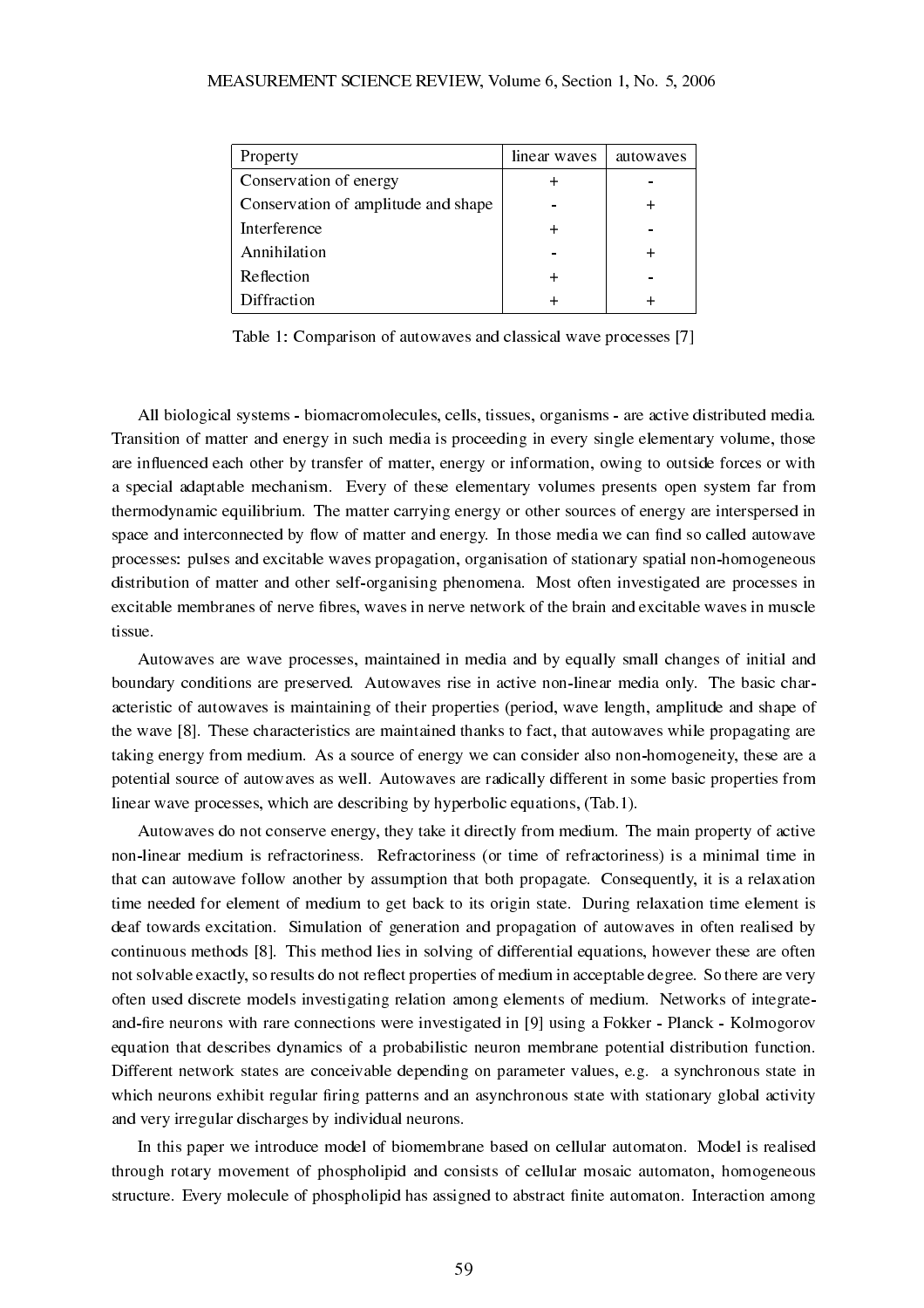particular automata is executed by neighbourhood scheme and swapping of information about states of automaton.

### 2. Method

Prefigurement for models of real systems are formal systems, those are relatively far from real systems. Coupling of formal and real systems represent abstract systems. System, which is most often used for modelling of real life systems in the presence is relative closed system. Characteristic property of relative closed system are its exactly defined inputs and outputs, that execute communication of system and surroundings. We assume, that input x, respectively output y, consist of particular inputs  $x_1, x_2, ..., x_m$ , respectively particular outputs  $y_1, y_2, ..., y_m$ . Particular inputs, respectively outputs we can understand as components of input vector x, respectively output vector y, which is component of set of inputs X, respectively set of outputs Y of a system, whereas set X, respectively Y is subset of m-dimensional space  $R_m$ , respectively n-dimensional space  $R_n$ ,  $\mathbf{x} = (x_1, x_2, ..., x_m) \in \mathbf{X} \subseteq R_m$ ,  $\mathbf{y} = (y_1, y_2, ..., y_m) \in \mathbf{Y} \subseteq \mathbf{X}$  $R_n$ .

We define input as transformation T of input vector  $x \in X$  to output vector

$$
\mathbf{y} = T(\mathbf{x}) \tag{1}
$$

to every input  $x \in X$  is by transformation assigned single output. Thus values of outputs are functions of input values,

$$
y_1 = f_1(x_1, x_2, \dots, x_m), y_2 = f_2(x_1, x_2, \dots, x_m), \dots y_n = f_n(x_1, x_2, \dots, x_m),
$$
\n(2)

We write function  $f = (f_1, f_2, ..., f_n)$  as a vector function independent vector  $x = (x_1, x_2, ..., x_m)$ , then we can rewrite system (1) to a vector state  $y = f(x)$ . Systems like this are called deterministic. In case, that there are more inputs, by ambiguous T, exists at least one input  $x \in X$ , to which belongs more than one output  $y \in Y$ . In general, to given input  $x \in X$  exists non-empty subset  $Y \in Y$  of outputs  $y \in Y$ ', which are possible reactions of system to input x. And if exists stochastic distribution  $p(y)$  of set Y which define probability of assignment certain output  $y \in Y'$ , for given input  $x \in X$ , so we talk about stochastic systems.

System mentioned above do not consider factor of time. We assumed, that answer of a system appear on output at the same time as impulse x on a input. Actually, between acceptation of input x and delivering of output y exists some time delay  $\triangle t$ . So for input and output we can write:

$$
\mathbf{y}(t + \Delta t) = f(\mathbf{x}(t)).\tag{3}
$$

By the investigation of systems we consider input, output and state values dependence on time, systems are called dynamic systems. Time dependence can be realised as a continuous or discrete quantities. So we can distinguish continuous and discrete systems, for which are changes realised by steps in certain beats (analogous respectively digital computers).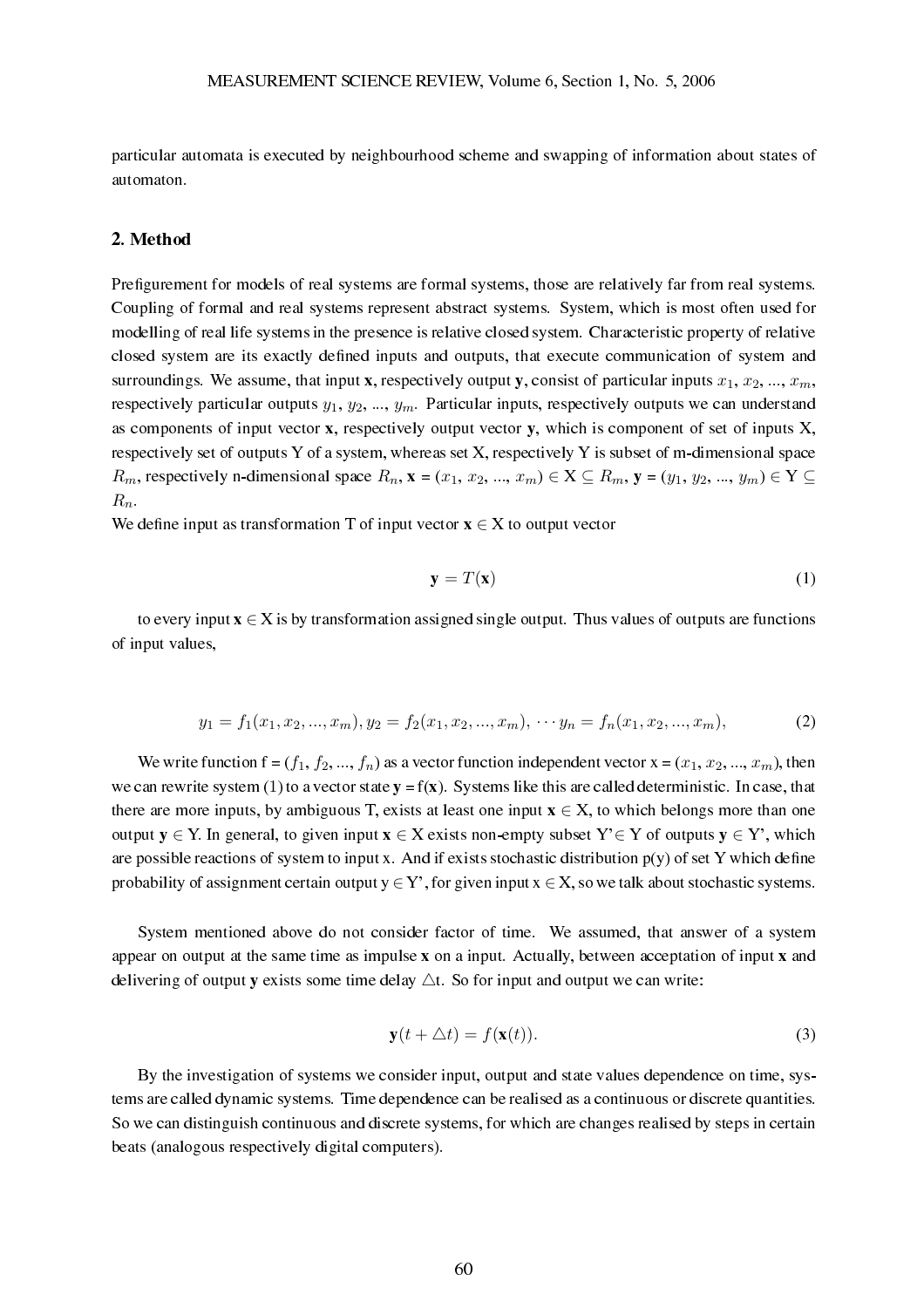# 3. Results

Mathematical model of biomembrane introduced in this work is an abstract cellular (mosaic) automaton - homogeneous structure. It is a discrete model, which base is to study relations among single elements of homogeneous structure - cells, that presents individual finite automata.

Biological membrane is possible to imagine as finite set of bounded units. Viewing membrane from above (we define view from above as view parallel with phospholipid axis) we can see typical distribution of phospholipids and proteins (periphery and integrated). Under layer of phospholipids is not visible, neither trans-membrane proteins, that do not pass to outer side of membrane.

Basic element of model is limited planar element - cell, which contain one phospholipid. Single cells are ordered to discrete cellular network. Often used for modelling biomembranes are square-shaped types of cellular networks, but more useful appear to use hexagonal types, that more clearly and homogeneously capture real-life positions of phospholipids.

Neighbourhood  $O_1(x, y)$  of cell  $(x, y)$  consists of cells directly adjacent to cell  $(x, y)$  and cell  $(x, y)$ , i.e.  $O_1(x, y) = (x, y)$ ,  $(x+1, y)$ ,  $(x, y+1)$ ,  $(x-1, y)$ ,  $(x, y-1)$ ,  $(x+1, y+1)$ ,  $(x-1, y-1)$ . Neighbourhood  $k^{th}$ degree  $O^k(x, y)$ , for  $k = 0, 1, ...$  is defined by recurrent formula:

$$
O_{k+1}(x, y) = O(O_k(x, y)),
$$
\n(4)

where  $O_0(x, y) = \{(x, y)\}.$ 

As it was presented, base of the model is abstract finite automaton. Abstract automaton A is a single cell of homogeneous structure  $HS_6$  on a base of constantly hexagonal network given by ordered pair:

$$
A = (S, f),\tag{5}
$$

where  $S$  is (finite) set of states of automaton  $A$  and  $f$  is transition function:

$$
f_k(x, y) : S^7 \to S,\tag{6}
$$

defined on neighbourhood of  $k^{th}$  degree of cell (x,y) homogeneous structure  $HS_6$ , whereas  $S^7$  is Cartesian product of  $(S^7 = SxSxSxSxSxS)$ .

Lipids in biomembranes can perform several types of movement. In our model of cellular membrane we consider only rotary movement of molecules with its qualitative properties (direction, velocity, orientation). With help of them we define state of the element.

State of the element  $(x,y)$  is given by following:

$$
S(x, y) = \{O_t, D_t, R_t\},\tag{7}
$$

where single symbols have this meanings:

 $O_t$  - is a property of phospholipid, which determines its current orientation.  $O_t = 1,2,3,4,5,6$ , single component of the set respond to following angles:  $1 - 0^\circ$ ,  $2 - 60^\circ$ ,  $3 - 120^\circ$ ,  $4 - 180^\circ$ ,  $5 - 240^\circ$ ,  $6 - 180^\circ$ 300◦ .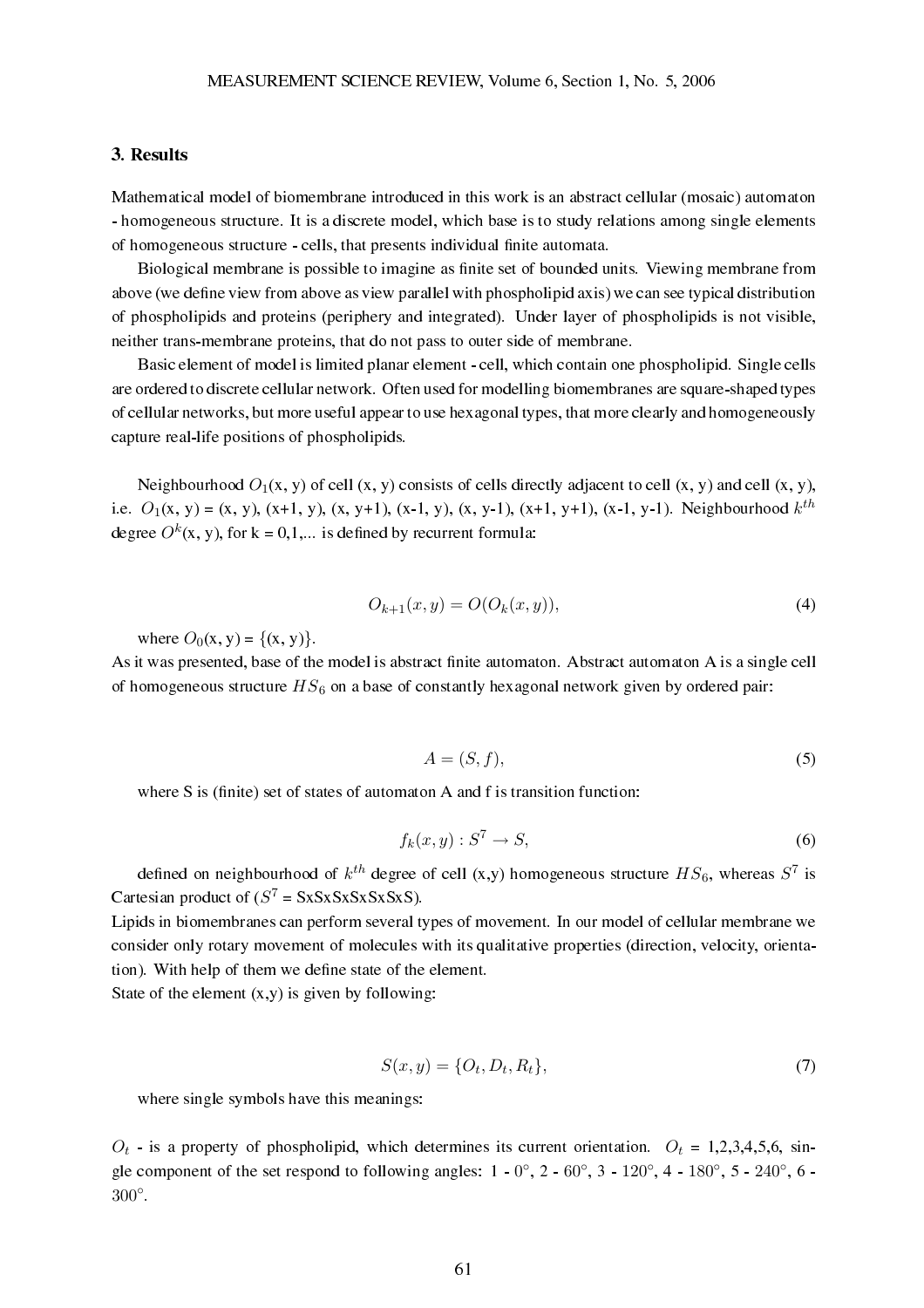$D_t$  - is direction of rotation of phospholipid.  $D_t = 0,1,2$ , where 1 - clockwise rotation, 2 - counter clockwise rotation, 0 - no rotation.

 $R_t$  - is velocity of phospholipid rotation.  $R_t = 0.1, 2, 3$ . 0 - no rotation, 1 - slow rotation, 2 - quick rotation, 3 - very quick rotation.

Spiral autowave is most common of all types of autowave processes. It originate in certain place of non-homogeneous active medium, and then it rotates around it by a constant angular velocity. The wave spreads to the environment as a signal, i.e. does not happen transference of energy nor matter, only information is transmitted. This information is represented by state of the lipid in time t. We choose one state of all, S, which has most significant influence in cellular network, i.e. it is able to affect its neighbours most of all. This state presents information, which is the base of simulated spiral autowave.

#### Generator of autowave process

The place in the net, in that autowave process starts is called generator of autowave process. Generator of autowave process (GAP) is defined as following group of elements:

$$
GAP = \{(x, y), (x, y + 1), (x - 1, y + 1)\},\tag{8}
$$

whereas:

 $S(x,y) = S(x,y+1) = S(x-1,y+1) = \{O_i, 1, 3\}$ , where  $O_i$  is set of defined orientations of lipid,  $O_i \in \{1, 2, 3, 4, 5, 6\}$ . State  $S(x,y)$  is called signal state.

Autowave process starts, when in homogeneous structure  $HS<sub>6</sub>$  appear suitable oriented, directionally and velocity synchronized cells, moreover suitable adjacent.

The amount of output variable is 3, so they are expressed by  $\lceil log_2 3 \rceil = 2$  binary variables,  $z = z1 z2$ , where  $z_i \in [0,1]$ , whereas  $z = 01$  is counter clockwise generators,  $z = 10$  clockwise generator and  $z = 00$ means the case, when given triplet of cells does not present generator of autowaves processes. Variables  $x_{ij}$  are absolute positions of elements of generator in network.

 $z = z_1 z_2 = f_a (b_1, b_2, b_3) =$  $= f(x_{11}, x_{12}, x_{13}, x_{14}, x_{15}, x_{21}, x_{22}, x_{23}, x_{24}, x_{25}, x_{31}, x_{32}, x_{33}, x_{34}, x_{35}).$ 

#### Propagation of autowave process

Autowave process starts in the case, that somewhere in medium appears generator of autowave processes. Generator provides information about direction of autowave propagating. For exactly formulation of boundary conditions of autowave process is necessary to know some parameters: the power of curvature, the power of signal attenuation and direction of propagation. While first two parameters depend on  $HS_6$  properties (definition of transition function), direction of propagation is given by generator itself. Autowave can propagate into two different directions: clockwise and counter clockwise.

#### Direction of signal propagation

Last property of model now defined is direction of signal propagation. In continuous space is spiral curve expressed in polar coordinate system by following formula:

$$
R = K.\alpha,\tag{9}
$$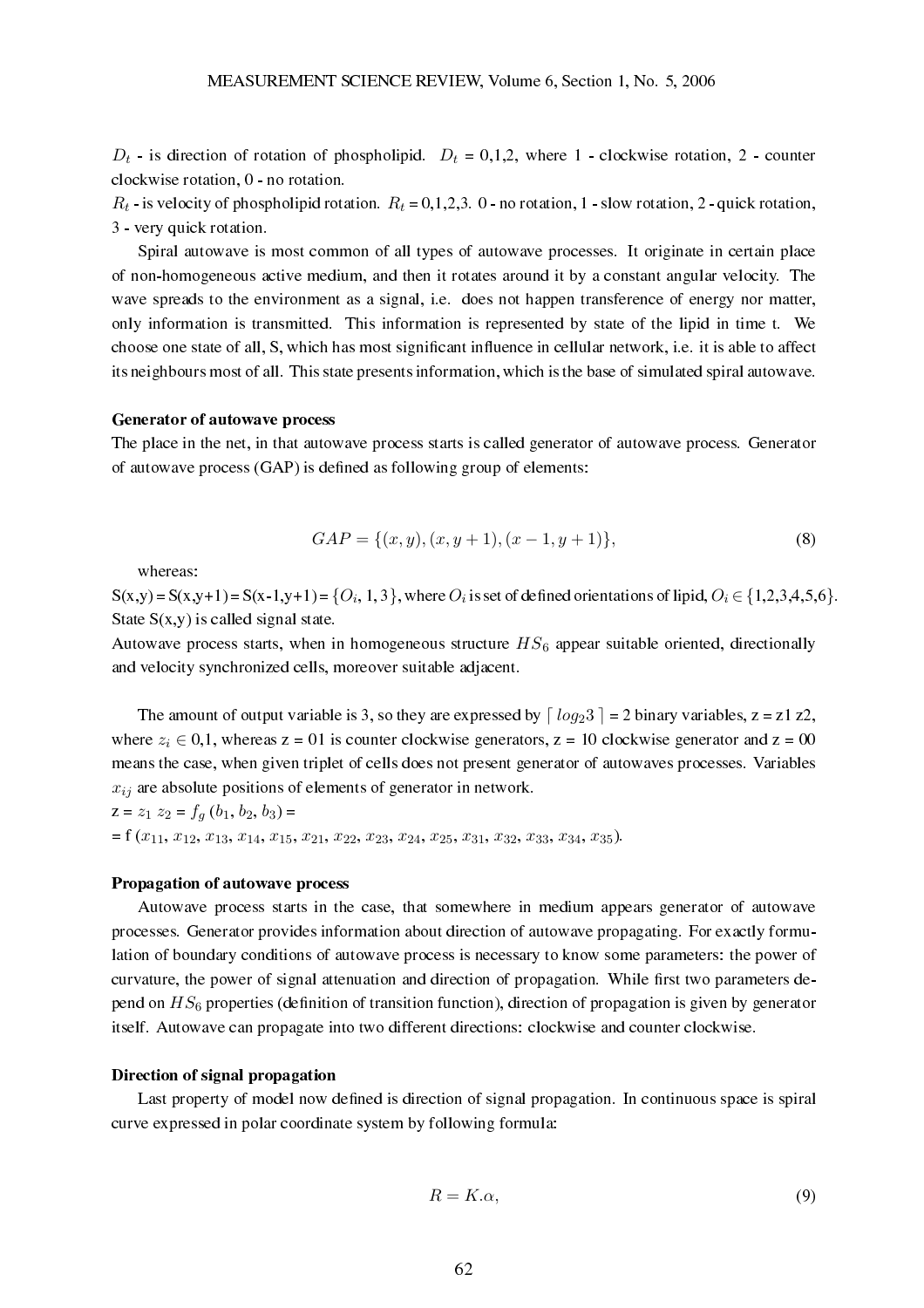where R is distance from the middle,  $\alpha$  is an angle,  $\alpha \in [2k\pi, 2(k+1)\pi]$ ,  $k \in \mathbb{Z}$ , and K is a constant determining power of spiral curvature.

To discretise spiral curve we take angle  $\alpha$ . We fragment interval [2kΠ, 2(k+1)Π] to finite amount of intervals  $[2k\Pi + P_i, 2(k+1)\Pi + P_i]$ , where  $P_i$  is a number of steps, during that angle changed from value 2kΠ to 2(k+1)Π. Spiral is then divided to  $P_i$  curves. When we join points  $R_1 = K(2k\Pi + P_i)$  and  $R_2 =$ K. $(2(k+1)\Pi + P_i)$  we obtain lines, that are expression of discrete spiral.

In our case is spiral curve divided into 12 parts, i.e.  $P_i = 12$ . Every part is represented by a line given by its slope of straight line. To express them exactly is not necessary, because in hexagonal network  $HS_6$ we can express only twelve direction (when we consider 18-neighbourhood. Direction in  $HS_6$  is given with help of three adjacent elements of automaton.

Model consists of abstract finite automaton with defined properties (state of the automaton, transition function) and defined functions of autowave process originate, the way and direction of signal propagation. All properties were expressed as Boolean function types, or by concatenations of them.

Model was graphically visualised in programming environment Microsoft Visual Basic 6.0.

# 4. Acknowledgement

The financial support by the Grant Agency of the Slovak Academy of Sciences, project VEGA no. 2/5043/26 is gratefully acknowledged.

# 5. Conclusion

Mathematical model introduced in this paper consists of abstract cellular (mosaic) automaton - homogeneous structure. It come from real consternation of phospholipids in biomembrane, thus the basic element of the net is hexagonal cell. Model studies relations among cells through  $1^{st}$  degree neighbourhood of cell -  $O_1(x,y)$  and  $2^{nd}$  degree neighbourhood of cell -  $O_2(x,y)$ . Consternation of elements in hexagonal network is the best representation of spatial conditions in biomembrane and allows to define local transition functions describing non-linear processes appearing in biomembranes. Computer execution of hexagonal network is relatively uncomprendious and graphically difficult, thus was used transformation of hexagonal network to squared, whereas all transition functions and rules from original network were maintained. Model describes environment working in autowave mode. It simulates conditions of autowave originate, conditions of autowave propagate, i.e. transition function, function of signal curvature, quasi-memory of environment. Through these base conditions were simulating autowave processes in biomembranes with the maximal accession of behaviour of such processes in real membranes. All functions are expressed binary (Boolean type of functions). This makes this model very versatile, because it works on level of logical circuits and so it allows easy data handling and possibility to expand it with more properties. However, model works with some restrictions. The most significant restriction is assuming of high degree of homogeneity of environment, so we can consider symmetric consternation of membrane phospholipids. Actually, other components in biomembrane (glycolipids, periphery and integrally proteins) cause asymmetric consternation of phospholipids. This has admittedly an influence on processes appearing in biomembrane.